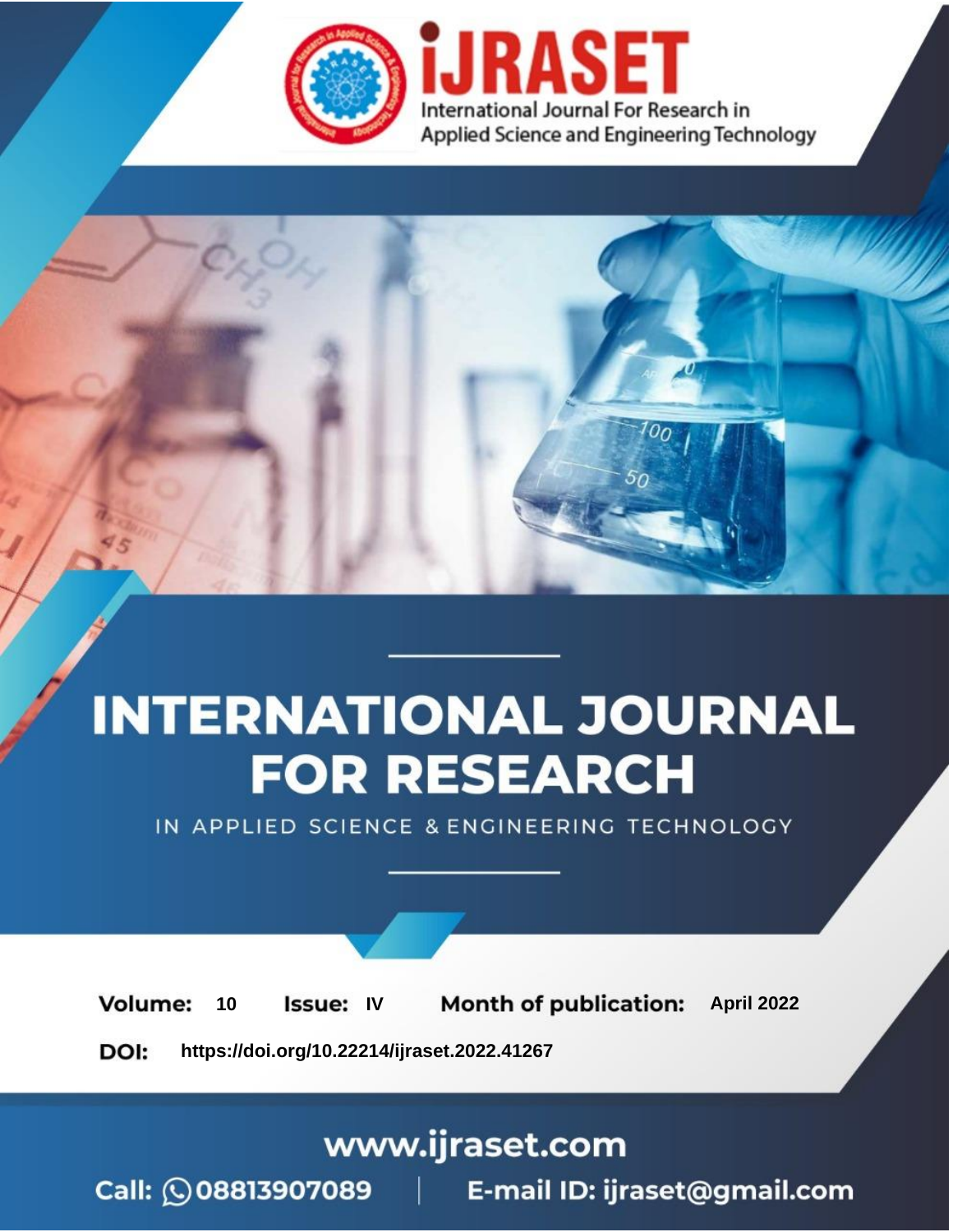

### **A Review Paper on Health Monitoring Smart Mirror**

Dikshita Badwaik<sup>1</sup>, Ekta Game<sup>2</sup>, Pooja Zade<sup>3</sup>, Pranali Kathote<sup>4</sup>, Gayatri Bhoyar<sup>5</sup>

*1, 2, 3, 4 Student, <sup>5</sup>Professor, Department of Electronics & Telecommunication, J D College of Engineering & Management, Nagpur*

*Abstract: A variety of environmental factors can obstruct human health and well-being. These challenges include chemical pollution, air pollution, climate change, disease-causing bacteria, a lack of access to health care, poor infrastructure, and poor water quality.* 

*What we need now is a mechanism to continuously monitor an individual's health in an intuitive approach that can be used regularly without too much effort.* 

*That's why we're proposing to create a smart mirror that can track a user's health. The smart mirror will monitor and display your heart rate, oxygen level, and body temperature.*

*Keywords: Internet of Things (IoT), Smart Mirror, Arduino.*

#### **I. INTRODUCTION**

For health monitoring, a variety of approaches are available, as well as a variety of sensors. Early health monitoring approaches were clinical, in which people could learn to manage certain physiological functions by changing the beliefs and perceptions that caused them with the help of skilled therapists, but they had to travel to specific sites where the technology was available. Individuals can now utilize biomedical sensors and the Internet of Things to keep track of physiological functioning from afar (IoT). Sensors are used in a variety of gadgets, including phones, watches, and other electronic devices. For individuals who are capable of using such devices, this technology is incredibly valuable. Elderly individuals, on the other hand, who are less able to use such equipment, require health monitoring systems more than persons of other ages. This chapter explains how to use mirrors to create an effective health monitoring system that can be used by anyone of any age. The physiological data is collected by the biomedical sensors in the mirror and communicated to medical personnel so they can learn more about the patient's health. Doctors can keep an eye on their patient's health from afar using this method.

In this study, we focused on a smart mirror, which is one of these gadgets. A smart mirror is an electronic device that functions as a mirror but can also communicate with users and display information such as date, time, and weather on the screen, all while being hidden behind a reflecting surface. Smart mirrors come in a variety of shapes, sizes, and applications that can be used in academic, general, and medical settings using various implementation methods and programming languages.

Previously, the smart mirror served only as an interface for displaying generic information. By integrating a sensor placed inside the smart mirror, the mirror can now predict the presence of the user in front of it, making it more interactive. Smart mirrors display data that is useful to every user. It's useful in a variety of situations. In the fashion industry, for example, the mirror may act as a consultant, guiding consumers through a simulation to assist them to choose their attire. Furthermore, one of the most important fields that use the smart mirror to deliver therapeutic and medical advice to patients is medicine. Smart mirrors are also employed as a learning aid for pupils.

There are a variety of health monitoring strategies available and many types of sensors that can be employed. Early health monitoring techniques were clinical, in which a person could learn to control specific physiological functions by changing the thoughts and perceptions that produced them with the help of trained therapists, but people had to travel to specific locations where the technology was available.

Individuals can now employ biomedical sensors to remotely monitor physiological functioning via the Internet of Things (IoT). Sensors are used in a variety of gadgets, including cell phones, watches, and other wearables. For individuals who can use such devices, this technology is quite beneficial.

Elderly persons, who are less able to operate such equipment, require health monitoring systems at a higher rate than other age groups. This chapter provides a basic health monitoring system based on mirrors, which may be used by anyone of any age. The physiological data is collected by biomedical sensors in the mirror and communicated to medical personnel to provide them with information about the patient's health status. Doctors can use this method to remotely monitor their patient's health.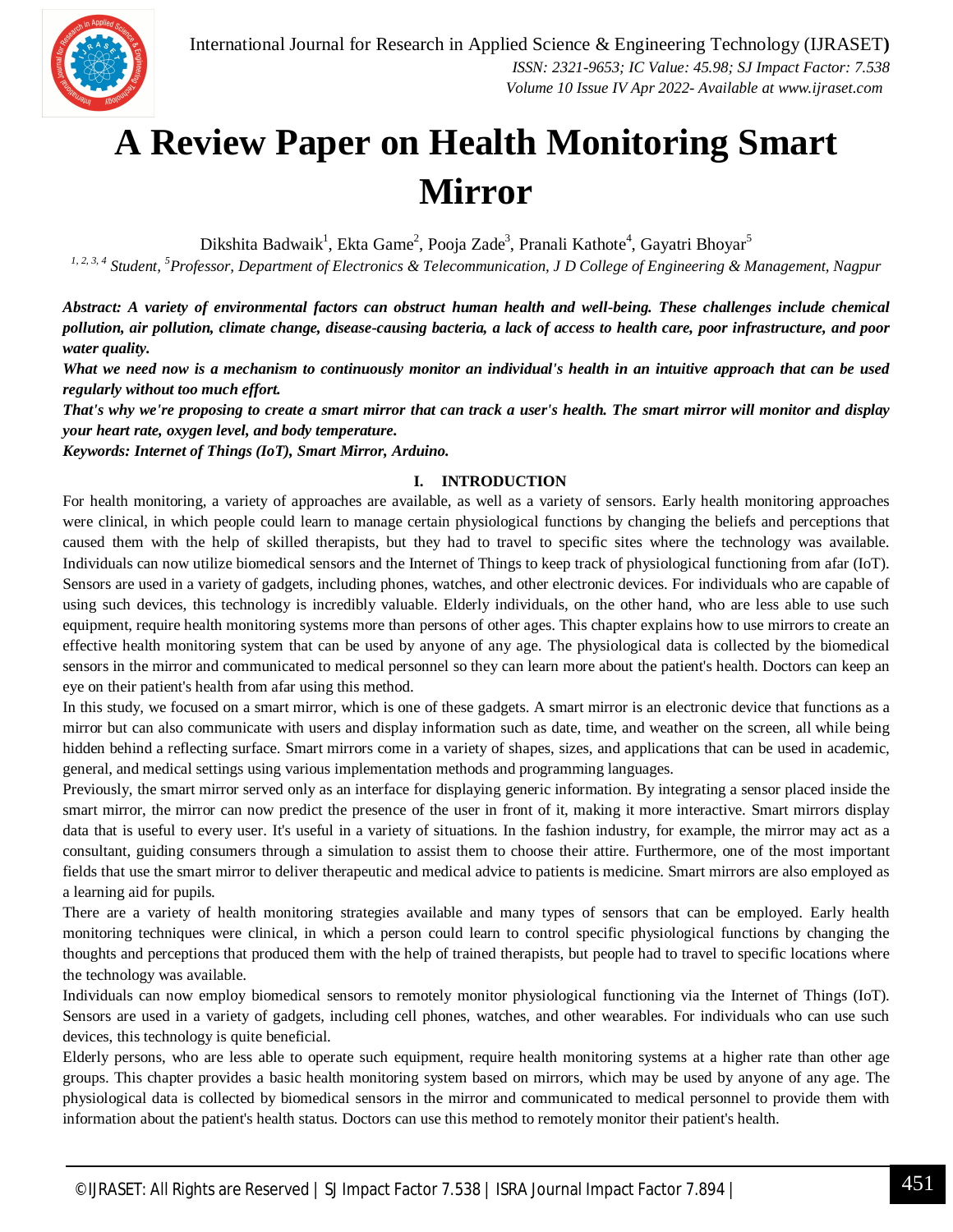

International Journal for Research in Applied Science & Engineering Technology (IJRASET**)**

 *ISSN: 2321-9653; IC Value: 45.98; SJ Impact Factor: 7.538 Volume 10 Issue IV Apr 2022- Available at www.ijraset.com*

#### **II. INTERNET of THINGS (IoT)**

The Internet of Things (IoT) is a phrase for physical items that can connect to and share data with other devices and systems over the Internet or other communication networks. It includes sensors, computing power, software, and other technologies. The term "internet of things" is deceptive because devices do not need to be connected to the public internet; instead, they must be connected to a network and addressed separately. Because of the convergence of several technologies, including ubiquitous computing, commodity sensors, increasingly powerful embedded systems, and machine learning, the field has progressed. The Internet of Things can function both independently and collectively thanks to traditional disciplines like embedded systems, wireless sensor networks, control systems, and automation. Lighting fixtures, thermostats, home security systems, cameras, and other home appliances that can be controlled by devices linked to that ecosystem, such as smartphones and smart speakers, are all items that contribute to the consumer market's embrace of the "smart home" idea. In healthcare, the Internet of Things is also used.

#### **III. LITERATURE REVIEW**

- *1)* **S**mart Mirror Based on Raspberry pi in IEEE paper was projected in 2018 by Yong Sun, and Ke Dan. Time, date, temperature, speech recognition, and weather data square measure the first options lined during this study concerning good mirrors. The system's main disadvantage is that it uses numerous hardware, like a low-power CMOS period clock chip and an SYN6288 speech synthesis chip, that raises the value of the mirror. The system has no safeguards in situ.
- *2)* New Kinpo cluster introduced Hi-Mirror, a smart mirror, in 2017. The camera during this good mirror checks the health of your skin. The mirror can scan your skin and provides you with a score that will tell you what you wish to boost. The mirror uses biometric identification to trace the firmness, texture, clarity, brightness, and health of a user's skin on a routine.
- *3)* Smart Mirror for Smart Life in IEEE paper was projected in 2017 by, Shahreen Hassan, and Muhammad. Time, date, weather, warning, traffic, and position map square measure the first components lined during this paper concerning good mirrors. With the assistance of technology, it's doable to produce the listening feature offline. For a hot word, you'll invariably offer an Associate in Nursing offline listening performance. Once a hot word is discovered, it's sent to the user's voice recognition cloud service, once that the findings square measure received. The technology failed to perform as planned once it came to voice settings, and there's no security.
- *4)* Smart Mirror Application with Raspberry Pi in IEEE paper was projected in 2017 by Fatma we tend to found the subsequent functions with the utilization of microcontrollers, raspberry pi, python, and javascript via signal processing: show weather data, time and placement, current event, and user data on the mirror. There square measure some flaws, like the very fact that just some are often operated by voice commands, and there's no security.
- *5)* IoT-based Smart Mirror using Raspberry Pi in IEEE paper was projected in 2018 Conference proceedings of IJERT by Lakshmi NM, MS, P. The mirror has all of the quality practicality, like displaying the date and time, news, and weather. The malefactor detection module, which is supposed to capture numerous malicious acts within the house, is another performance featured during this mirror. The DHT22 sensing element is joined to the Raspberry Pi's GPIO pins to point out the temperature, however, this is not necessary as a result of the weather detector module using identical principles.

#### **IV. COMPONENTS**

- *1) Arduino:* Arduino is an open-source sophisticated microcontroller that may be consistently used in a system. It can be utilized for low-voltage applications ranging from 3.3 to 5.5 V. It is utilized to provide electricity to solar panels. The universal serial bus is used to connect Arduino to a laptop or computer (USB), Arduino mostly uses C and C++ language principles. The user can utilize Arduino to make numerous modifications in IoT utilizing various programming languages.
- *2) Temperature Sensor:* We'll be using a GY-906 MLX90614 Non-Contact Precision Thermometer for this project. It's a highprecision infrared non-contact thermometer module with an I2C interface that runs on either 5V or 3.3V. The key distinction between this thermometer and most others is that it takes temperature readings without contacting the object whose temperature is being checked. This is useful for monitoring the temperature of moving items, such as a spinning motor shaft or objects on a moving conveyor. The sensor can read a wide range of temperatures since it is not always exposed to the same temperature that it is monitoring. A built-in optical filter on the sensor blocks out visible and near-infrared light to reduce their impact on the measurement. It can use the I2C bus to communicate temperature or modify settings. It can continuously convey the temperature using a PWM signal, with the duty cycle of the signal representing the temperature. It can be used as a thermal switch to toggle the output at a pre-programmed trip point, such as in a thermostat.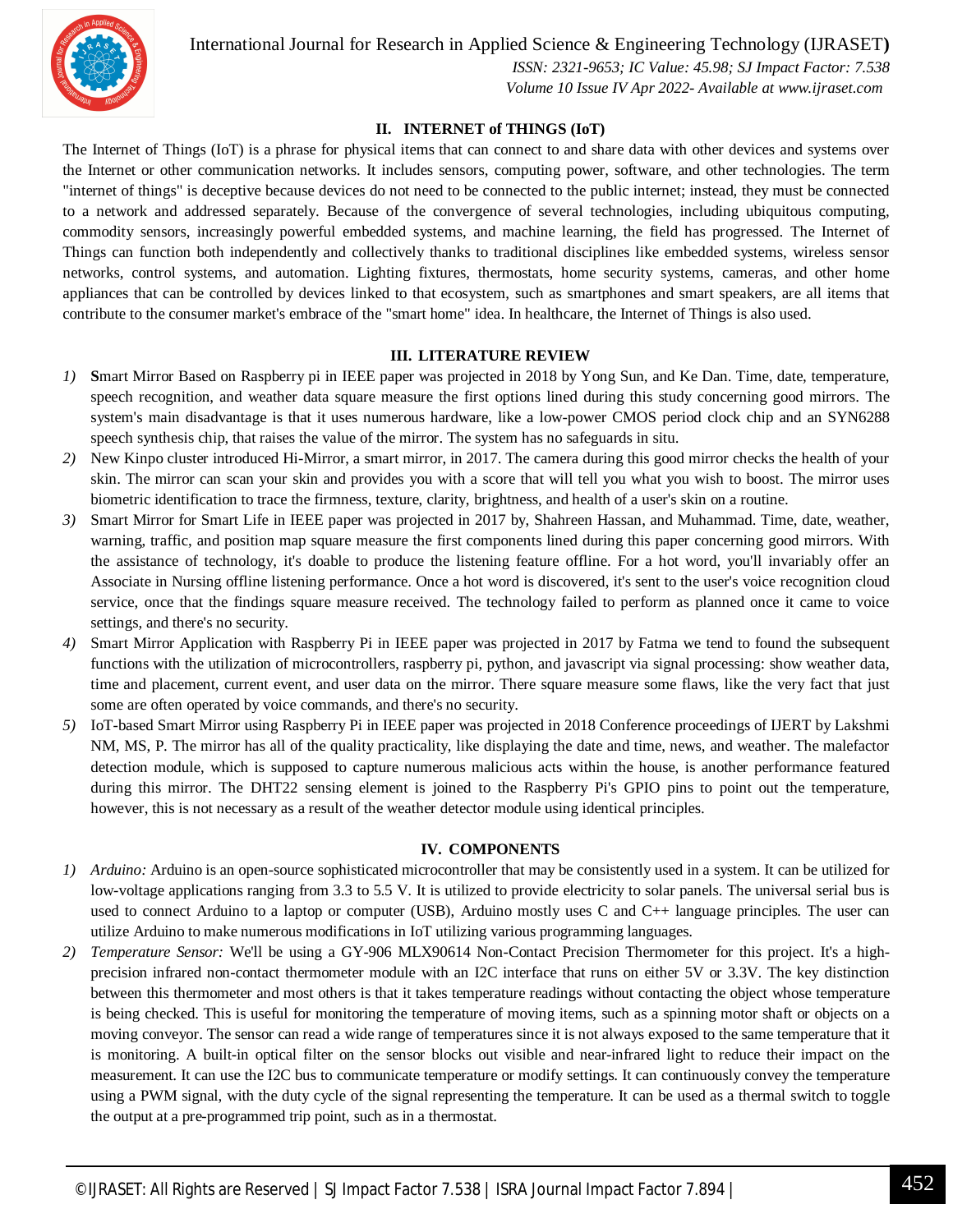

International Journal for Research in Applied Science & Engineering Technology (IJRASET**)**

 *ISSN: 2321-9653; IC Value: 45.98; SJ Impact Factor: 7.538 Volume 10 Issue IV Apr 2022- Available at www.ijraset.com*

- *3) Pulse Oximeter Heart Sensor:* MAX30100 is being employed during this project it is a sensing element that has a pulse measuring system and a vital sign monitor. It's an associate optical sensing element that gets its measurements by emitting 2 wavelengths of sunshine – red and infrared – from 2 LEDs, then police investigate the absorption of pulsing blood with a photodetector. This LED color combination is good for reading information with the tip of one's finger. The digital output information is held on in a very 16-deep inventory accounting inside the device, and it's customizable through code registers. It connects to several microcontrollers through an associate I2C digital interface. Close lightweight cancellation (ALC), a 16-bit letter of the alphabet delta ADC, and a proprietary distinct temporal filter compose the heartbeat oximetry scheme within the MAX30100. It operates at extraordinarily low power, creating it excellent for powered systems. The MAX30100 needs an influence offer starting from one.8 to 3.3 volts. wearable gadgets, fitness help devices, medical observation devices, and alternative devices will all have the benefit of it. The MAX30100 runs on one.8V and 3.3V power sources, and it's going to be turned down by code with little or no standby current, permitting the facility offer to be connected the least few times.
- *4) Smart Mirror:* A Smart Mirror is a two-way mirror with a built-in display on the backside of the glass. On the mirror's surface, the display can show the current time, weather forecast, news feed, scheduled appointments, and more. The capacity to display any information you choose on a Smart Mirror is what makes it "smart." Local weather forecasts, news bulletins, your forthcoming calendar agenda, social network feeds, and other information can all be displayed on a smart mirror. You may easily design a smart mirror to display whatever information you desire.



Fig: Block Diagram of Health Monitoring Smart Mirror

#### **VI. APPLICATIONS OF SMART MIRROR**

- *1)* A smart mirror that serves as a personal assistant to address the problem of time management that many people experience. It shows time, weather, and news, among other things. Users can browse and change daily schedules for numerous users, as well as read and reply to emails. The mirror also has a graphical keyboard that users can use to interact with it.
- *2)* A smart mirror for use in smart home communications. This smart mirror is significant because it is efficient, intelligent, safe, and reasonably priced. In addition, we created this smart mirror using the unidirectional photography idea. In general, the results demonstrated that the smart mirror improves safety by comparing the user's face to previously recognized faces and sending an alarm if non-conformity to the owner status occurs.
- *3)* The system was created with either an Arduino Uno or a Raspberry Pi. A plasma panel was also used to display some system capabilities such as face and voice recognition, speech playback, remote control, Wi-Fi connectivity, and a clothing indicator. The control module, display module, clock module, wireless transceiver module, and Bluetooth module all made up the smart mirror. In general, the findings revealed that a low-cost smart mirror may be created utilizing simple materials and an Arduino Uno or Raspberry Pi.
- *4)* A smart mirror that acts as a virtual fashion adviser, analyzing, estimating, and recommending appropriate attire and outfits. Users have been guided to figure out what to dress using AR and gesture recognition under fashion directions. In 2d visualization, there are also icons to choose the outfits.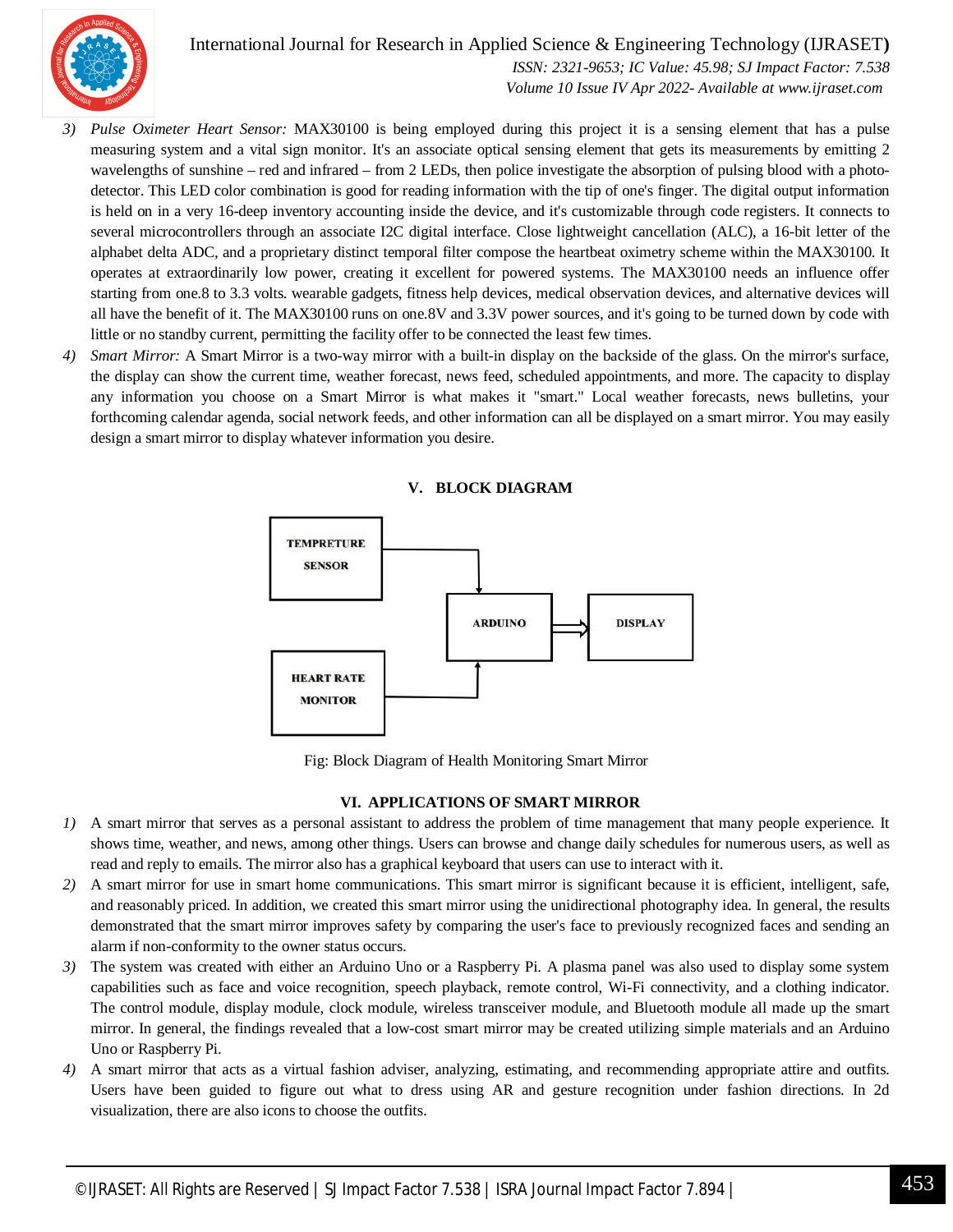

International Journal for Research in Applied Science & Engineering Technology (IJRASET**)**

 *ISSN: 2321-9653; IC Value: 45.98; SJ Impact Factor: 7.538 Volume 10 Issue IV Apr 2022- Available at www.ijraset.com*

- *5)* FitMirror, a smart mirror, was invented as an interactive gadget to improve the user's mood and motivation while also having a good effect on the user's feelings. FitMirror also encourages users to get up and work out first thing in the morning. In addition, the mirror was linked to the Android Fit program, which displayed the users' exercise data, as well as their pressure and stress levels, over a week. Touch or voice are two ways in which the user can communicate with the device.
- *6)* An automatic personal cosmetics system was created with the help of a smart mirror. The device uses a smart mirror to identify makeup aspects that are best suitable for a user's face by applying them to facial photos. Furthermore, the system was constructed using Machine Learning (ML) and AI approaches during the analysis of users' faces.

#### **REFERENCES**

- [1] [users' Young, Dan Tianjin Key, 'Design of Smart Mirror using Raspberry Pi', Laboratory of Information Sensing & Intelligent Control, Tianjin University of Technology and Education, 2018.
- [2] Mohammad Ghazal, Tara Al, Yasmina Al Khalil, Mohammad and Hassan, 'A Mobile Programmable Smart Mirror for ambient IoT Environments', IEEE paper projected in 2017.
- [3] Y. Sun, L. Geng, and K. Dan, 'Design of smart mirror based on raspberry pi's 2018 International Confpi'se on Intelligent Transportation, Massive knowledge & good town, IEEE, 2018.
- [4] R. A. Nadaf, S. Hatture, P. S. Challigidad, and V. M. Bonal, 'Smart mirror using raspberry pi for human monitoring and home security in International Conference on Advanced Informatics for Computing Analysis, Springer, 2019.
- [5] B. R. Sven Von Hollen, 'Smart mirror devices for smart home and business in International Conference on Innovations for Community Services, Springer, 2018.
- [6] B. Cvetkoska, N. Marina, D. C. Bogatinoska and Z. Mitreski, 'Smart mirror E-health assistant Posture analyze rule projected model for upright posture' IEEE, 2017
- [7] Piyush Maheshwari, Maninder Jeet Kaur, Sarthak Anand. 'Smart Mirror: A Reflective Interface to mamaximizeroductivity' International journal of computer applications, 2017.
- [8] Mayuri Katole, Manisha Khorgade, 'Novel Approach Of DeDesigning Smart Mirror Using ReRaspberryi' International journal of engineering technology science and analysis IJETSR, 2018.
- [9] M. M. Yusri et al, 'Smart mirror for smart life' 2017 sixth ICT International Student Project Conference.
- [10] Riccardo Miotto, Matteo Danieletto, Jerome R. Scelza, Brian A. Kidd, and Joel T. Dudley, 'Reflecting health: smart mirrors for pepersonalizededicine' Nature Partner Journals, 2018.
- [11] Sara Colantonio, Giuseppe Coppini, Danila Germanese, Daniela Giorgi, 'A smart mirror to promote a healthy lifestyle' printed by Elsevier Ltd, 2015